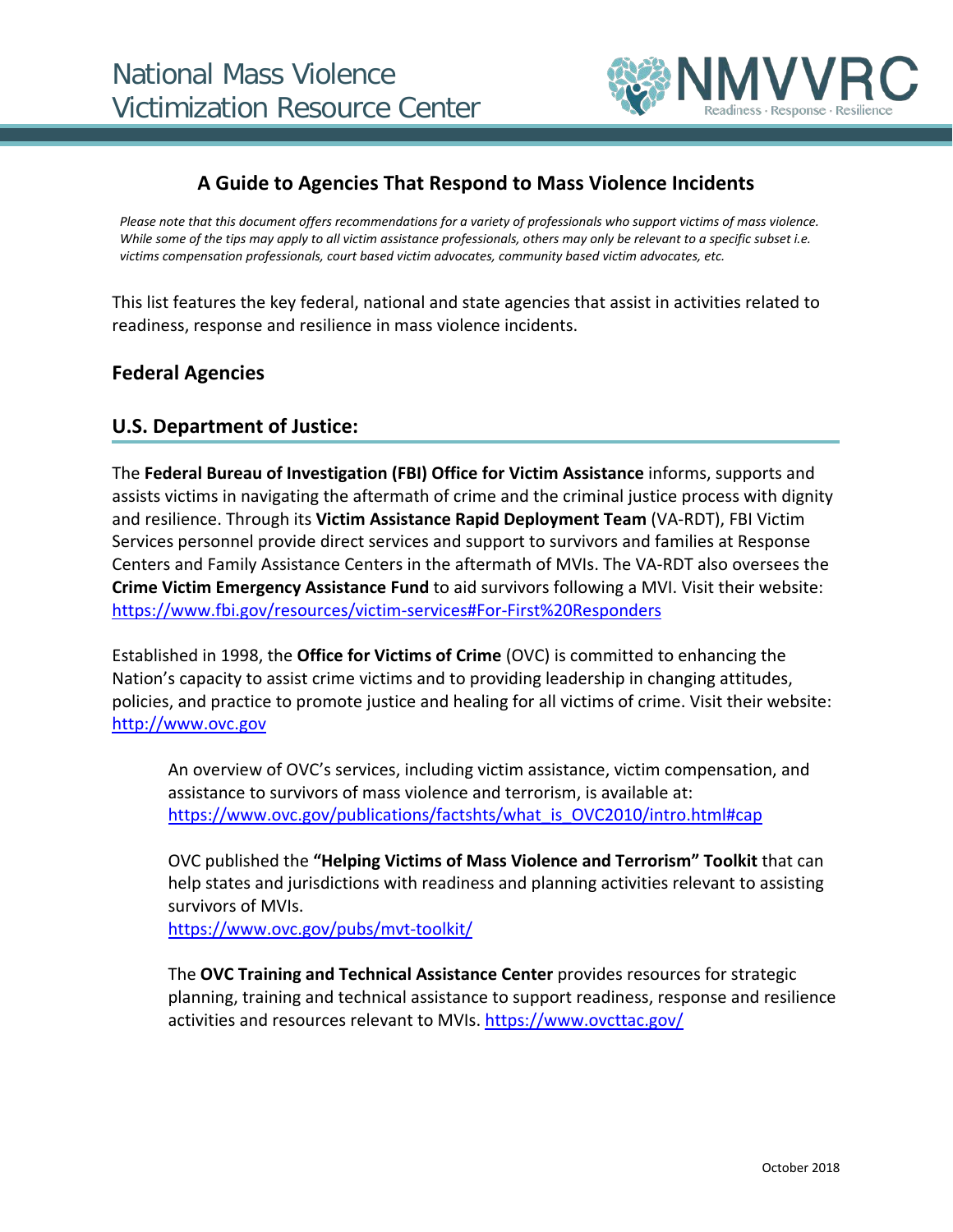OVC administers the **U.S. Department of Justice Anti-terrorism and Emergency Assistance Program** (AEAP) to support jurisdictions that have experienced incidents of terrorism or mass violence through the provision of grants for crisis response, consequence management, criminal justice support, and training and technical assistance. <https://www.ovc.gov/AEAP/>

**U.S. Attorneys** are responsible for prosecuting federal cases resulting from MVIs in which the alleged defendants(s) are not deceased, and whose cases result in a trial. **U.S. Attorneys Victim/Witness staff** help MVI victims and survivors understand and exercise their rights in accordance with federal law, and help guide them through the federal criminal justice process. <https://www.justice.gov/usao>

<https://www.justice.gov/usao/us-attorneys-listing> (listing of U.S. Attorneys) <https://www.justice.gov/usao/resources/crime-victims-rights-ombudsman> (Federal victims' rights)

The **Federal Emergency Management Agency** (FEMA) provides a variety of resources to help jurisdictions prepare for and respond to mass violence incidents including training for emergency response leaders, hospitals, and law enforcement, guidelines for exercises to help prepare to respond to MVIs, guidance in crisis communications and infrastructure protection, and development of "lessons learned" following MVIs.

<https://www.fema.gov/>

<https://www.fema.gov/emergency-management-agencies> (Links to state emergency management agencies)

The **National Transportation Safety Board** sponsors the **Transportation Disaster Assistance Division** (TDA), which coordinates disaster response resources of federal, state, local and volunteer agencies in transportation disasters. TDA Specialists work closely with these agencies and the transportation carrier to meet the needs of disaster victims and their families, including family counseling, victim identification and forensic services, communicating with foreign governments and translation services. <https://www.ntsb.gov/tda/Pages/default.aspx>

The **Substance Abuse and Mental Health Services Administration** (SAMHSA) coordinates behavioral health resources to help responders and communities prepare for, respond and recover from disasters and mass violence incidents, including the **Disaster Technical Assistance Center,** the **Disaster Behavioral Health Information Series,** and the **Disaster Distress Helpline**. <https://www.samhsa.gov/disaster-preparedness/samhsas-efforts>

The **International Terrorism Victim Expense Reimbursement Program** (ITVERP) provides assistance to victims and survivors who are killed or injured by terrorist attacks outside of the United States. <https://www.ovc.gov/itverp/>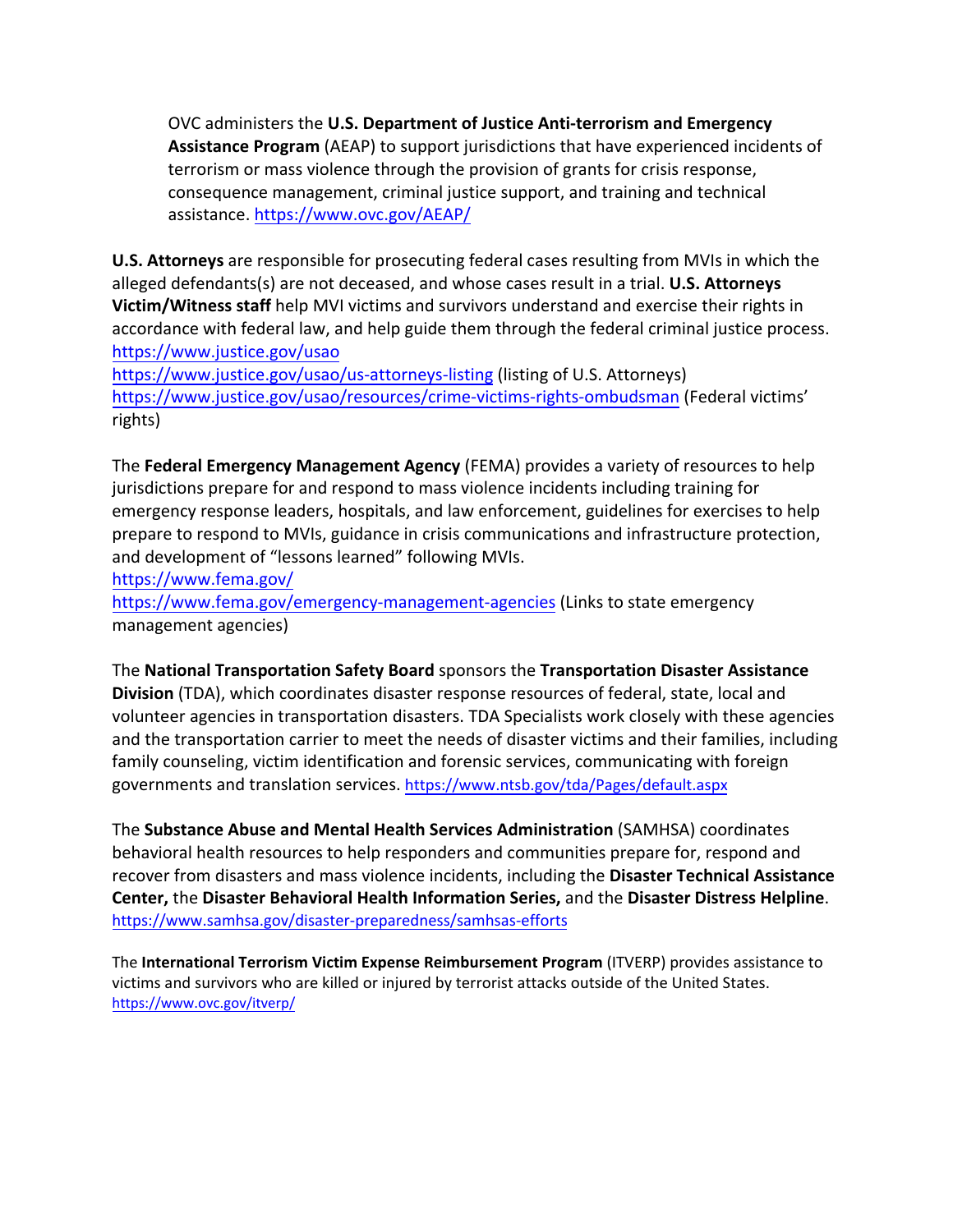# **National Organizations**

The **American Red Cross** provides a wide range of support following MVIs, including emergency shelters, comfort kits, emergency supplies, and support at Response Centers and Family Assistance Centers, including health and mental health volunteers to provide first aid and emotional support, and meals and snacks.

<https://www.redcross.org/> <https://www.redcross.org/find-your-local-chapter.html> (ARC chapter locator)

The **National Emergency Management Association** (NEMA) is the membership organization of all state emergency management agencies in the United States, which develop plans to prepare for, respond to and recover from mass violence incidents and other mass casualty events. <https://www.nemaweb.org/>

NEMA provides oversight to the national **Emergency Management Compact System**  that administers mutual aid efforts among states when a disaster strikes, and provides training and resources related to incident management, law enforcement, mass care, public and medical health, and telecommunications response. <https://www.emacweb.org/>

The **National Center for Victims of Crime** sponsors the **National Compassion Fund** that provides a single, trusted way for the public to donate **directly** to victims of a mass crime, such as a shooting or terrorist attack. It has been developed by the NCVC in partnership with victims and family member from past mass casualty crimes. The National Compassion Fund serves donors by honoring their intent and crime victims by distributing donations directly to them, in a fair and transparent manner.<https://nationalcompassionfund.org/>

The **National Organization for Victim Assistance** offers Crisis Response Team Training™ that has over thirty years of evidence-informed and field-tested best practices as a crisis management utility that includes trauma mitigation and education protocols. NOVA Crisis Response Teams often respond and provide trauma mitigation, education and emotional first aid in the aftermath of a critical incident, either small-scale or mass casualty. <https://www.trynova.org/>

#### State Agencies

**Victim Assistance Administrating Agencies** (VAAAs) oversee the dissemination of federal funds derived from the Victims of Crime Act (VOCA) to local, regional and state victim assistance organizations and agencies. VAAAs help coordinate all readiness, response and resilience efforts for MVIs, and are often the point-of-contact in seeking AEAP funding and providing state level VOCA funding to help survivors, first responders and communities affected by MVIs. <http://www.navaa.org/statedirectory.html>(directory of state VOCA Administration Agencies, from the National Association of Victim Assistance Administrators)